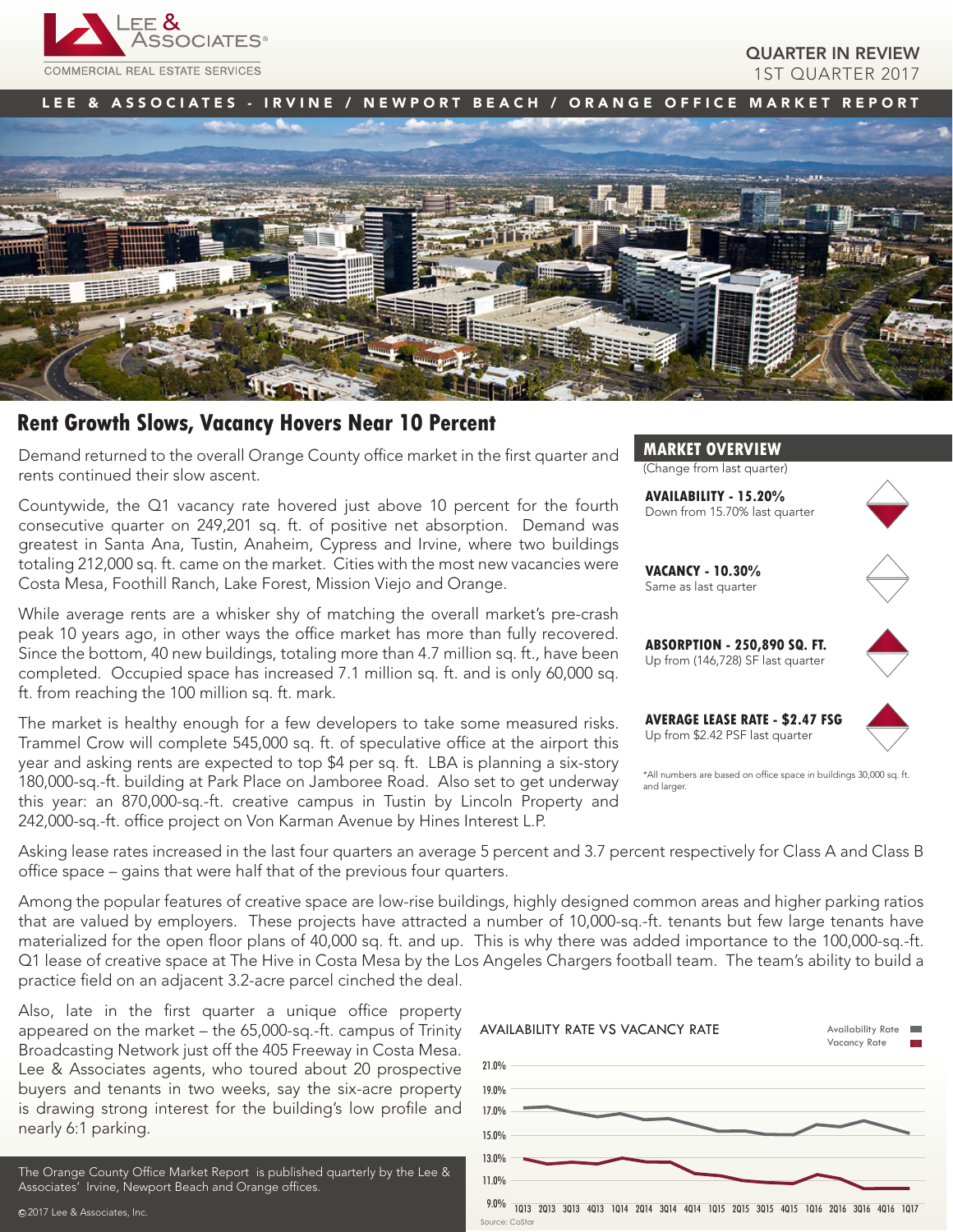#### NUMBER OF LEASES EXECUTED FOR THE QUARTER BY SUBMARKET





BY SUBMARKET - INCLUDING SUBLET SPACE

Source: CoStar

VACANCY RATE

1,100,000

Sq. Ft.

COUNTY WIDE NET ABSORPTION







<sup>02/16</sup> 03/16 04/16 05/16 06/16 07/16 08/16 09/16 10/16 11/16 12/16 01/17 02/17

Source: EDD

 $Q_1$ 

AVERAGE FSG LEASE RATES BY QUARTER

\$2.50 \$2.40 \$2.30 \$2.20 \$2.10 \$2.00 \$1.90 \$1.80 FSG 4Q13 1Q14 2Q14 3Q14 4Q14 1Q15 2Q15 3Q15 4Q15 1Q16 2Q16 3Q16 4Q16 1Q17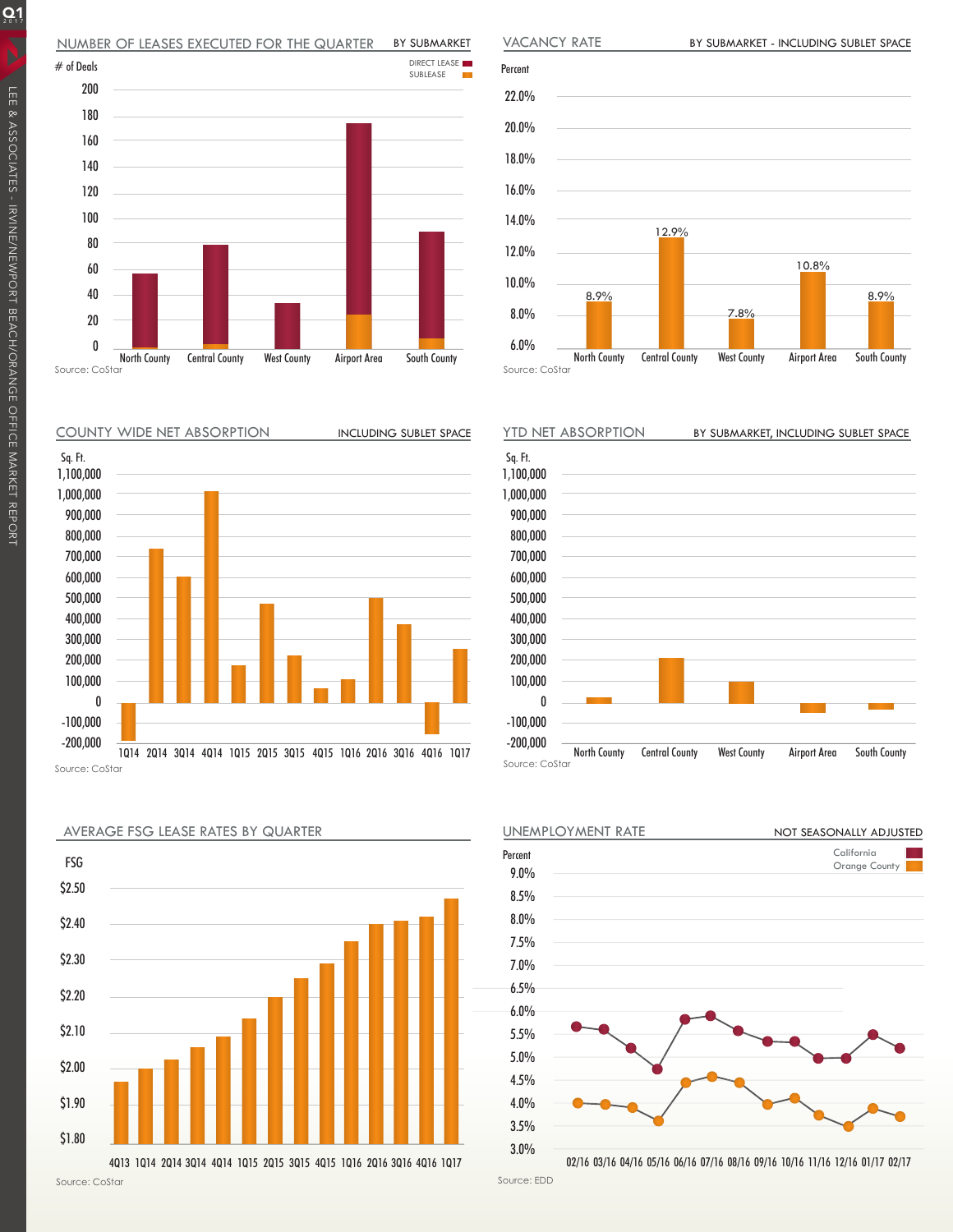# AVERAGE FSG LEASE RATE BY SUBMARKET

AVERAGE FSG LEASE RATE

 $Q_1$ 





# **COMPLETED LEE & ASSOCIATES TRANSACTIONS**





Newport Beach, CA



Irvine, CA

Lease Transactions 1Q 17

| <b>PROPERTY</b>                                                             | 31                                      | <b>TENANT</b>                    | <b>LANDLORD</b>                                                   | <b>REPRESENTING BROKERS</b>                                                     |  |  |  |  |
|-----------------------------------------------------------------------------|-----------------------------------------|----------------------------------|-------------------------------------------------------------------|---------------------------------------------------------------------------------|--|--|--|--|
| 1610 E. St Andrews Place<br>Santa Ana, CA                                   | Collections Universe,<br>62,444<br>Inc. |                                  | Pacific Center Owner,<br>LLC.                                     | Craig DeMiranda represented the Tenant.                                         |  |  |  |  |
| 450 Newport Center Dr., Suite 300,<br>8.826<br>330 & 350, Newport Beach, CA |                                         | Trumark Companies,<br><b>LLC</b> | The Irvine Company -<br>Office Properties                         | John Martin represented the Tenant.                                             |  |  |  |  |
| 7700 Irvine Center Dr., Suite 680<br>6.004<br>Irvine, CA                    |                                         | Essent Guaranty, Inc.            | <b>PPC</b> Irvine Center<br>Investment, LLC c/o<br>Great Far East | Dave Smith, Adam Wicker, Matt Fryer &<br>Travis Watts represented the Landlord. |  |  |  |  |



26632, 26642 & 26672 Towne Centre Foothill Ranch, CA

#### Sale Transactions 1Q 17





| <b>PROPERTY</b>                                         | SF      | <b>BUYER</b>                               | <b>SELLER</b>                      | <b>REPRESENTING BROKERS</b>                                         |
|---------------------------------------------------------|---------|--------------------------------------------|------------------------------------|---------------------------------------------------------------------|
| 26632, 26642 & 26672 Towne Centre<br>Foothill Ranch, CA | 203.749 | Pinnacle Asset<br>Management Group,<br>LLC | <b>BRE CA Office Owner</b><br>LLC. | Kurt Bruggeman, Phil Cohen & Ryan<br>Swanson represented the Buyer. |
| 15 Studebaker<br>Irvine, CA                             | 16,000  | 15 Studebaker LLC                          | <b>LKN</b> Properties              | Gary McArdell represented the Buyer.                                |
| 510-512 Harbor Boulevard<br>Fullerton, CA               | 2.750   | George Maleka                              | Little Eagle Free, Inc.            | Erik Thompson & Bob Sattler represented<br>the Seller.              |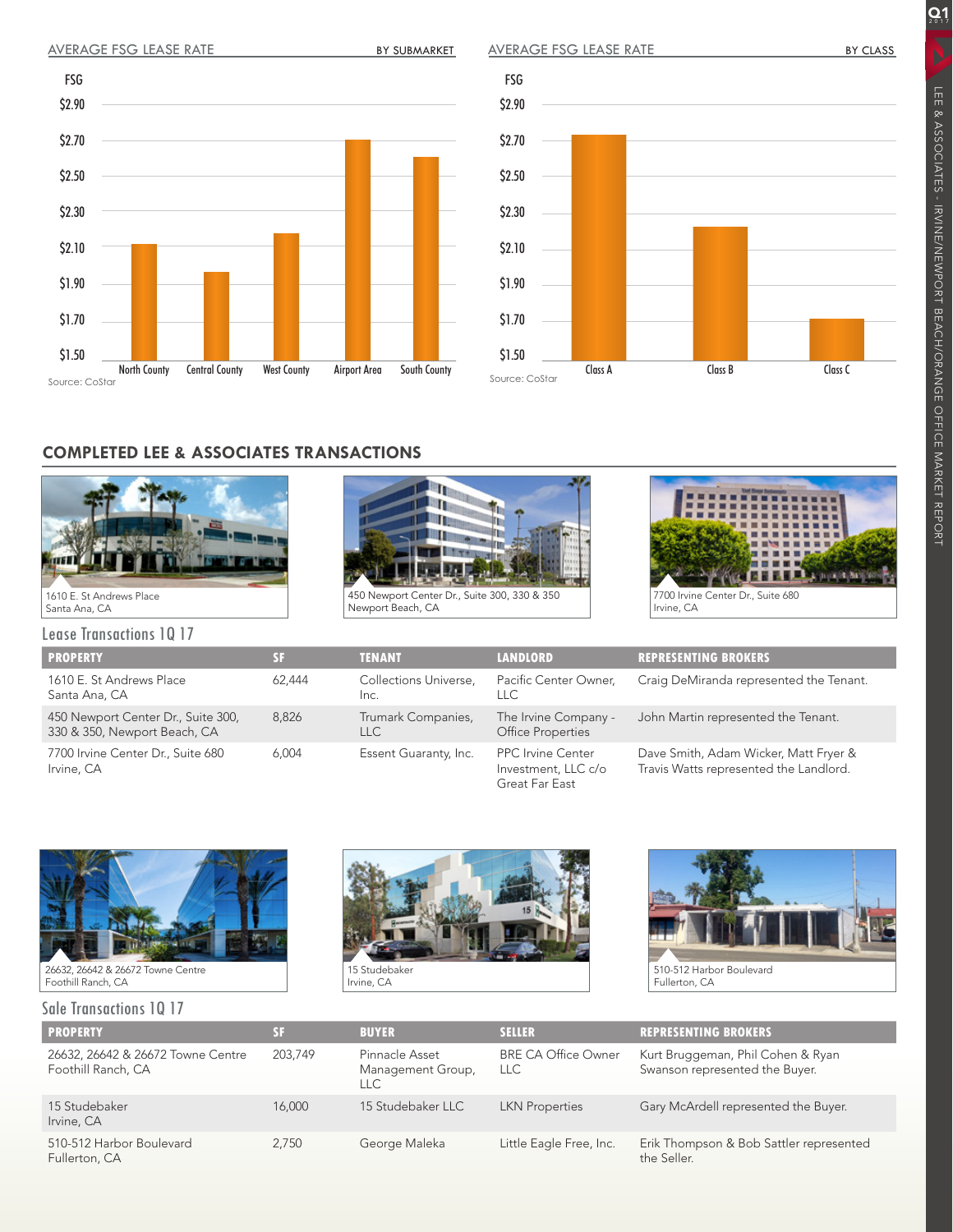|                               | <b>Bldg</b><br>Count | SF.<br><b>RBA</b> | <b>Total SF</b><br><b>Available</b> | <b>Avail</b><br>Rate | <b>Total SF</b><br><b>Vacant</b> | <b>Total Vac.</b><br>Rate | <b>Direct SF</b><br><b>Vacant</b> | <b>Direct Vac.</b><br>Rate | <b>Net</b><br><b>Absorption</b> | <b>YTD Net</b><br><b>Absorption</b> | <b>SF Avail</b><br><b>Sublease</b> | <b>SF Vacant</b><br><b>Sublease</b> | <b>Avg Asking</b><br><b>Lease Rate</b> | <b>SF Under</b><br><b>Construction</b> |
|-------------------------------|----------------------|-------------------|-------------------------------------|----------------------|----------------------------------|---------------------------|-----------------------------------|----------------------------|---------------------------------|-------------------------------------|------------------------------------|-------------------------------------|----------------------------------------|----------------------------------------|
| <b>BY CITY</b>                |                      |                   |                                     |                      |                                  |                           |                                   |                            |                                 |                                     |                                    |                                     |                                        |                                        |
| Aliso Viejo                   | 39                   | 3,015,978         | 667,687                             | 20.7%                | 303,400                          | 10.1%                     | 276,994                           | 9.2%                       | (29, 266)                       | (29, 266)                           | 104,563                            | 26,406                              | \$2.93                                 | 205,000                                |
| Anaheim                       | 79                   | 7,274,704         | 935,890                             | 12.9%                | 730,437                          | 10.0%                     | 711,440                           | 9.8%                       | 48,069                          | 48,069                              | 64,957                             | 18,997                              | \$2.12                                 | $-0 -$                                 |
| Brea                          | 39                   | 3,982,016         | 525,453                             | 13.2%                | 422,000                          | 10.6%                     | 338,279                           | 8.5%                       | (1, 551)                        | (1, 551)                            | 79,725                             | 83,721                              | \$2.05                                 | $-0 -$                                 |
| <b>Buena Park</b>             | 14                   | 1,031,337         | 256,829                             | 24.9%                | 167,045                          | 16.2%                     | 167,045                           | 16.2%                      | (7,760)                         | (7,760)                             | $-0-$                              | $-0 -$                              | \$2.14                                 | $-0 -$                                 |
| Corona del Mar                | -1                   | 49,308            | $-0 -$                              | 0.0%                 | $-0 -$                           | 0.0%                      | $-0 -$                            | 0.0%                       | $-0 -$                          | $-0 -$                              | $-0 -$                             | $-0 -$                              | $-0 -$                                 | $-0-$                                  |
| Costa Mesa                    | 64                   | 7,099,854         | 1,208,058                           | 17.0%                | 940,398                          | 13.2%                     | 902,224                           | 12.7%                      | (40, 546)                       | (40, 546)                           | 166,144                            | 38,174                              | \$2.36                                 | $-0 -$                                 |
| Cypress                       | 25                   | 1,865,771         | 342,107                             | 18.3%                | 282,629                          | 15.1%                     | 282,629                           | 15.1%                      | 65,513                          | 65,513                              | 54,326                             | $-0 -$                              | \$2.07                                 | $-0 -$                                 |
| <b>Dana Point</b>             | 3                    | 135,296           | $-0 -$                              | 0.0%                 | $-0 -$                           | 0.0%                      | $-0 -$                            | 0.0%                       | $-0 -$                          | $-0 -$                              | $-0 -$                             | $-0 -$                              | $-0 -$                                 | $-0 -$                                 |
| <b>Foothill Ranch</b>         | 10                   | 798,721           | 152,525                             | 19.1%                | 106,510                          | 13.3%                     | 92,907                            | 11.6%                      | (18, 391)                       | (18, 391)                           | 11,042                             | 13,603                              | \$2.42                                 | $-0 -$                                 |
| <b>Fountain Valley</b>        | 27                   | 1,838,765         | 65,146                              | 3.5%                 | 61,585                           | 3.3%                      | 61,585                            | 3.3%                       | $-0 -$                          | $-0 -$                              | $-0 -$                             | $-0 -$                              | \$1.80                                 | $-0 -$                                 |
| <b>Fullerton</b>              | 30                   | 2,433,803         | 370,804                             | 15.2%                | 161,969                          | 6.7%                      | 161,969                           | 6.7%                       | 1,497                           | 1,497                               | $-0 -$                             | $-0-$                               | \$2.37                                 | $-0 -$                                 |
| <b>Garden Grove</b>           | 16                   | 1,443,755         | 49,545                              | 3.4%                 | 57,338                           | 4.0%                      | 57,338                            | 4.0%                       | 7,638                           | 7,638                               | 6,283                              | $-0 -$                              | \$1.84                                 | $-0 -$                                 |
| Huntington Beach              | 30                   | 2,119,145         | 264,141                             | 12.2%                | 151,870                          | 7.2%                      | 142,157                           | 6.7%                       | 4,367                           | 4,367                               | 23,329                             | 9,713                               | \$2.46                                 | 44,500                                 |
| Irvine                        | 390                  | 34,350,865        | 6,404,922                           | 17.7%                | 3,205,845                        | 9.3%                      | 2,995,911                         | 8.7%                       | 71,516                          | 71,516                              | 1,074,997                          | 209,934                             | \$2.70                                 | 1,883,954                              |
| La Habra                      | $\overline{4}$       | 142,069           | 3,031                               | 2.1%                 | $-0-$                            | 0.0%                      | $-0 -$                            | 0.0%                       | $-0 -$                          | $-0 -$                              | $-0 -$                             | $-0 -$                              | \$1.39                                 | $-0-$                                  |
| La Palma                      | 10                   | 712,038           | 63,974                              | 9.0%                 | 48,958                           | 6.9%                      | 48,958                            | 6.9%                       | 13,023                          | 13,023                              | $-0 -$                             | $-0 -$                              | \$2.03                                 | $-0 -$                                 |
| Ladera Ranch                  | $\overline{4}$       | 162,936           | 10,200                              | 6.3%                 | 13,581                           | 8.3%                      | 13,581                            | 8.3%                       | 1,689                           | 1,689                               | $-0 -$                             | $-0 -$                              | \$2.52                                 | $-0 -$                                 |
| Laguna Beach                  | 5                    | 192,434           | 21,461                              | 11.2%                | 19,881                           | 10.3%                     | 19,881                            | 10.3%                      | 953                             | 953                                 | 1,580                              | $-0 -$                              | \$2.53                                 | $-0 -$                                 |
| Laguna Hills                  | 25                   | 1,585,749         | 289,177                             | 18.2%                | 267,970                          | 16.9%                     | 253,516                           | 16.0%                      | (1, 268)                        | (1, 268)                            | 13,972                             | 14,454                              | \$2.66                                 | $-0 -$                                 |
| Laguna Niguel                 | 8                    | 1,690,809         | 64,540                              | 3.8%                 | 62,638                           | 3.7%                      | 62,638                            | 3.7%                       | (13, 394)                       | (13, 394)                           | 2,671                              | $-0 -$                              | \$3.13                                 | $-0 -$                                 |
| Laguna Woods                  | 0                    | $-0 -$            | $-0 -$                              | 0.0%                 | $-0 -$                           | 0.0%                      | $-0 -$                            | 0.0%                       | $-0 -$                          | $-0 -$                              | $-0-$                              | $-0 -$                              | \$0.00                                 | $-0 -$                                 |
| <b>Lake Forest</b>            | 31                   | 1,841,573         | 141,274                             | 7.7%                 | 174,452                          | 9.5%                      | 169,682                           | 9.2%                       | (65, 610)                       | (65,610)                            | 31,634                             | 4,770                               | \$2.29                                 | $-0 -$                                 |
| <b>Los Alamitos</b>           | 9                    | 623,423           | 46,502                              | 7.5%                 | 36,202                           | 5.8%                      | 36,202                            | 5.8%                       | 282                             | 282                                 | 10,300                             | 0                                   | \$2.73                                 | $-0 -$                                 |
| <b>Mission Viejo</b>          | 32                   | 1,929,945         | 269,667                             | 14.0%                | 244,699                          | 12.7%                     | 239,125                           | 12.4%                      | (50,787)                        | (50,787)                            | 37,137                             | 5,574                               | \$2.43                                 | $-0 -$                                 |
| <b>Newport Beach</b>          | 100                  | 9,389,329         | 1,129,126                           | 12.0%                | 790,029                          | 8.4%                      | 724,322                           | 7.7%                       | 11,688                          | 11,688                              | 97,185                             | 65,707                              | \$3.44                                 | 44,000                                 |
| Orange                        | 63                   | 6,629,778         | 751,474                             | 11.3%                | 620,464                          | 9.4%                      | 588,884                           | 8.9%                       | (68, 815)                       | (68, 815)                           | 90,738                             | 31,580                              | \$2.23                                 | $-0 -$                                 |
| Placentia                     | 5                    | 185,164           | 20,874                              | 11.3%                | 19,108                           | 10.3%                     | 19,108                            | 10.3%                      | 7,262                           | 7,262                               | $-0 -$                             | $-0 -$                              | \$1.74                                 | $-0 -$                                 |
| <b>Rancho Santa Margarita</b> | 5                    | 237,769           | 9,988                               | 4.2%                 | 8,148                            | 3.4%                      | 8,148                             | 3.4%                       | 3,772                           | 3,772                               | $-0 -$                             | $-0 -$                              | \$2.63                                 | $-0 -$                                 |
| <b>San Clemente</b>           | 9                    | 423,171           | 47,083                              | 11.1%                | 30,315                           | 7.2%                      | 30,315                            | 7.2%                       | 1,920                           | 1,920                               | - 0 -                              | $-0 -$                              | \$2.41                                 | $-0 -$                                 |
| San Juan Capistrano           | 16                   | 840,841           | 141,537                             | 16.8%                | 133,557                          | 15.9%                     | 133,282                           | 15.9%                      | (1,771)                         | (1,771)                             | 2,519                              | 275                                 | \$2.53                                 | $-0-$                                  |
| Santa Ana                     | 159                  | 14,212,017        | 2,106,280                           | 14.8%                | 1,934,276                        | 13.6%                     | 1,923,279                         | 13.5%                      | 234,593                         | 234,593                             | 70,389                             | 10,997                              | \$1.94                                 | $-0 -$                                 |
| Seal Beach                    | 6                    | 445,365           | 38,914                              | 8.7%                 | 29,633                           | 6.7%                      | 29,633                            | 6.7%                       | 11,079                          | 11,079                              | 5,056                              | $-0 -$                              | \$2.82                                 | $-0 -$                                 |
| Stanton                       | $\overline{2}$       | 85,917            | 14,553                              | 16.9%                | 10,933                           | 12.7%                     | 10,933                            | 12.7%                      | (4,605)                         | (4,605)                             | $-0-$                              | $-0 -$                              | \$0.98                                 | $-0 -$                                 |
| Tustin                        | 33                   | 1,972,497         | 420,617                             | 21.3%                | 386,541                          | 19.6%                     | 377,341                           | 19.1%                      | 61,081                          | 61,081                              | 9,200                              | 9,200                               | \$2.15                                 | $-0 -$                                 |
| Westminster                   | 10                   | 431,291           | 85,708                              | 19.9%                | 57,417                           | 13.3%                     | 57,417                            | 13.3%                      | 11,664                          | 11,664                              | $-0 -$                             | $-0 -$                              | \$2.04                                 | $-0-$                                  |
| Yorba Linda                   | 5                    | 288,094           | 31,599                              | 11.0%                | 31,599                           | 11.0%                     | 31,599                            | 11.0%                      | (2,952)                         | (2,952)                             | $-0 -$                             | $-0-$                               | \$1.88                                 | $-0-$                                  |
| <b>Orange County Totals</b>   | 1,309                | 111,491,527       | 16,950,686                          | 15.2%                | 11,515,027                       | 10.3%                     | 10,971,922                        | 9.8%                       | 250,890                         | 250,890                             | 1,957,747                          | 543,105                             | \$2.47                                 | 2,177,454                              |
| <b>BY AREA</b>                |                      |                   |                                     |                      |                                  |                           |                                   |                            |                                 |                                     |                                    |                                     |                                        |                                        |
| <b>North Orange County</b>    | 171                  | 14,156,364        | 1,920,091                           | 13.6%                | 1,262,233                        | 8.9%                      | 1,174,856                         | 8.3%                       | 21,443                          | 21,443                              | 127,948                            | 87,377                              | \$2.11                                 | $-0 -$                                 |
| <b>Central Orange County</b>  | 256                  | 22,287,719        | 3,151,857                           | 14.1%                | 2,873,662                        | 12.9%                     | 2,812,257                         | 12.6%                      | 206,287                         | 206,287                             | 168,497                            | 61,405                              | \$1.96                                 | $-0 -$                                 |
| <b>West Orange County</b>     | 125                  | 8,853,432         | 906,616                             | 10.2%                | 687,607                          | 7.8%                      | 677,894                           | 7.7%                       | 95,938                          | 95,938                              | 99,294                             | 9,713                               | \$2.17                                 | 44,500                                 |
| <b>Greater Airport Area</b>   | 420                  | 42,571,365        | 7,750,461                           | 18.0%                | 4,592,844                        | 10.8%                     | 4,352,073                         | 10.2%                      | (46, 846)                       | (46, 846)                           | 1,084,098                          | 240,771                             | \$2.71                                 | 581,258                                |
| <b>South Orange County</b>    | 336                  | 23,586,776        | 3,220,722                           | 12.8%                | 2,097,742                        | 8.9%                      | 1,953,903                         | 8.3%                       | (27,621)                        | (27,621)                            | 477,910                            | 143,839                             | \$2.61                                 | 1,551,696                              |
| <b>Orange County Totals</b>   | 1,309                | 111,491,527       | 16,950,686                          | 15.2%                | 11,515,027                       | 10.3%                     | 10,971,922                        | 9.8%                       | 250,890                         | 250,890                             | 1,957,747                          | 543,105                             | \$2.47                                 | 2,177,454                              |
|                               |                      |                   |                                     |                      |                                  |                           |                                   |                            |                                 |                                     |                                    |                                     |                                        |                                        |
| <b>BY BUILDING CLASS</b>      |                      |                   |                                     |                      |                                  |                           |                                   |                            |                                 |                                     |                                    |                                     |                                        |                                        |
| Class A                       | 285                  | 46, 111, 243      | 8,435,165                           | 17.5%                | 5,870,876                        | 12.7%                     | 5,564,006                         | 12.1%                      | 84,971                          | 84,971                              | 1,082,423                          | 306,870                             | \$2.73                                 | 2,132,954                              |
| <b>Class B</b>                | 927                  | 60,491,430        | 7,999,123                           | 13.2%                | 5,308,542                        | 8.8%                      | 5,072,307                         | 8.4%                       | 159,532                         | 159,532                             | 843,574                            | 236,235                             | \$2.23                                 | 44,500                                 |
| Class C                       | 97                   | 4,888,854         | 516,398                             | 10.6%                | 335,609                          | 6.9%                      | 335,609                           | 6.9%                       | 6,387                           | 6,387                               | 31,750                             | $-0 -$                              | \$1.71                                 | $-0 -$                                 |
| <b>Orange County Totals</b>   | 1,309                | 111,491,527       | 16,950,686                          | 15.2%                | 11,515,027                       | 10.3%                     | 10,971,922                        | 9.8%                       | 250,890                         | 250,890                             | 1,957,747                          | 543,105                             | \$2.47                                 | 2,177,454                              |

LEE & ASSOCIATES - IRVINE/NEWPORT BEACH/ORANGE OFFICE MARKET REPORT

**CULPAN LEE & ASSOCIATES - IRVINEWPORT BEACH/ORANGE OFFICE MARKET REPORT**